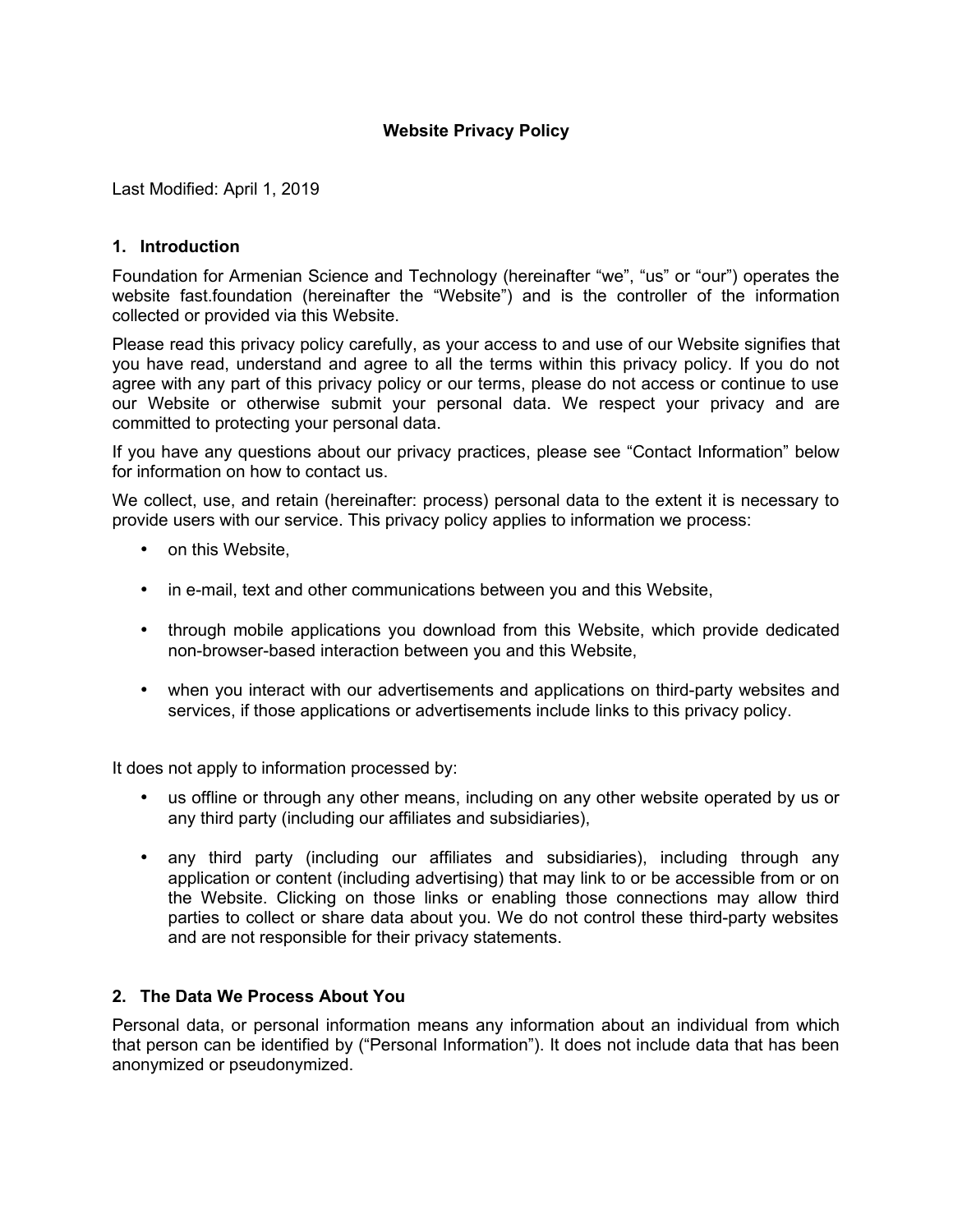We may collect, use, store and transfer different kinds of personal data about you, which we have grouped together as follows:

Persons who visit the Website without logging in or registering - "unregistered users".

- Technical Data includes internet protocol (IP) address, which we pseudonymize (a technique that replaces or removes information in the dataset that identifies an individual), browser type and version, time zone setting and location, operating system and platform and other technology on the devices you use to access this Website.
- User Submitted Data includes data collected with your consent for a specific function, for example a contest or survey.
- Usage Data includes aggregated information about how you use our Website, products and services.

Persons who choose to create an account - "registered users"

- Identity Data includes, username or similar identifier, date of birth and gender.
- Contact Data includes email address.
- Financial Data in case of purchases includes payment card details or other financial information, such as blockchain-based addresses.
- Transaction Data in case of purchases may include details about payments to and from you and other details of products and services you have purchased or received from us.
- Technical Data includes pseudonymized internet protocol (IP) address, your login data, browser type and version, time zone setting and location, operating system and platform, and other technology on the devices you use to access this Website.
- User Submitted Data includes data collected with your consent for a specific function, for example your username and password, purchases or orders made by you, your interests, preferences, feedback and survey responses.
- Usage Data includes information about how you use our Website, products and services.
- Marketing and Communications Data includes your preferences in receiving marketing from us and our third parties and your communication preferences.

We may also collect, use and share your data to produce and share aggregated insights that do not identify you. Aggregated data may be derived from your personal data but is not considered personal data as this data does not directly or indirectly reveal your identity. For example, we may aggregate your usage data to calculate the percentage of users accessing a specific Website feature, to generate statistics about our users, to calculate the percentage of users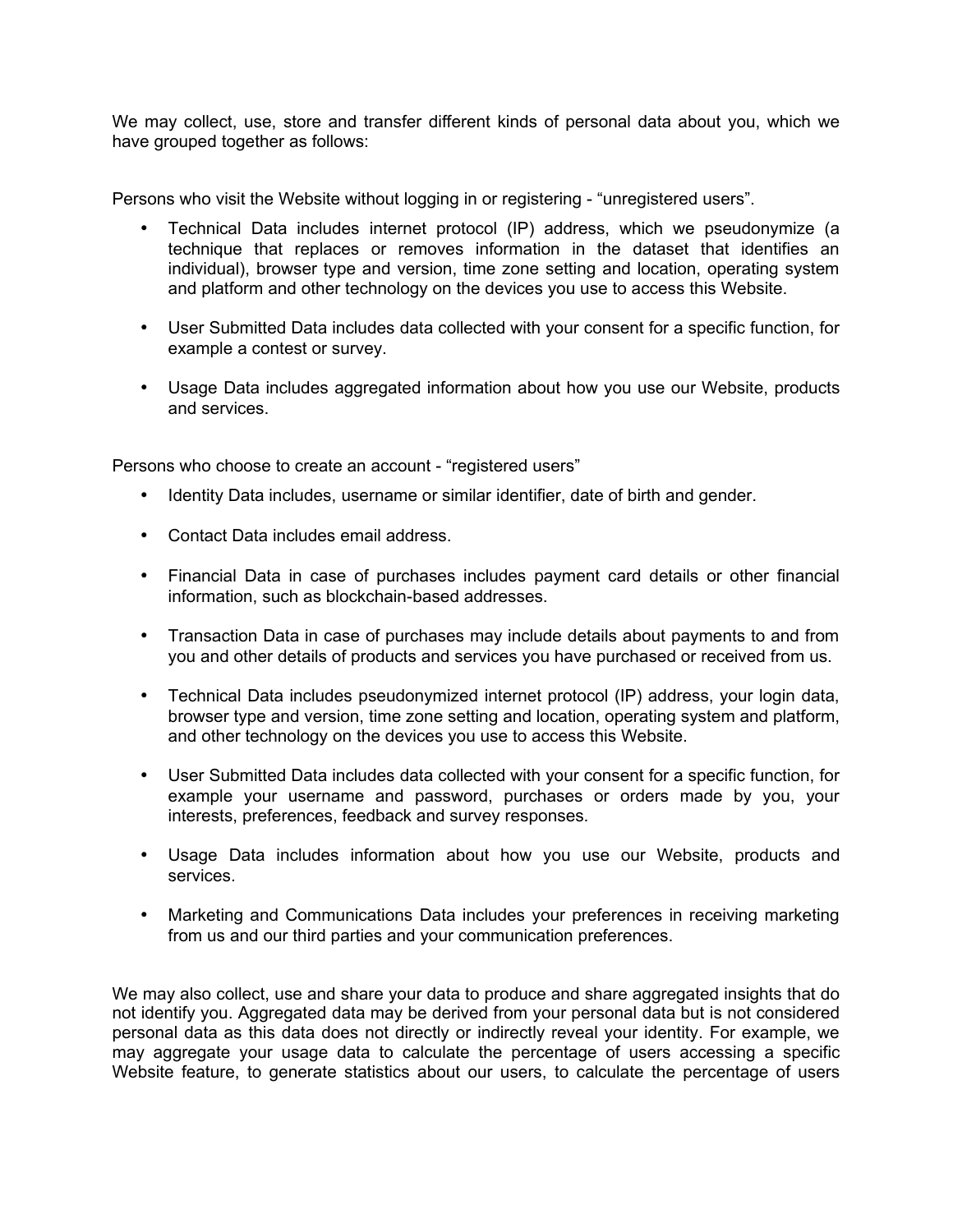accessing a specific Website feature, to calculate ad impressions served or clicked on, or to publish visitor demographics.

We do not collect special categories of Personal Information about you (this includes details about your race or ethnicity, religious or philosophical beliefs, political opinions, trade union membership, information about your health and genetic and biometric data).

# **3. How Your Personal Information is Collected and Stored**

We use different methods to collect data from and about you including:

**Direct interactions.** Information that you provide when carrying out search queries on our Website or by filling out forms on our Website, in particular at the time of registering to use our Website, subscribing to our service, posting material, taking part in surveys, entering a contest or promotion sponsored by us, when reporting a problem with our Website, or requesting further services.

**Automated technologies or interactions.** See "Third-party Use of Cookies and Other Tracking Technologies" for details on how we may automatically collect your personal data.

**Storage.** Your personal information is contained behind secured networks and is only accessible by a limited number of persons who have special access rights to such systems, and are required to keep the information confidential. All transactions are processed through a gateway provider and are not stored or processed on our servers.

#### **4. User Contributions**

We may provide areas on our Website where you can post information about yourself and others and communicate with others, upload content (e.g. pictures, videos, audio files, etc.), and post comments or reviews of content found on the Website. Such postings are governed by our terms of use found at<https://www.fast.foundation/contact-us>. You should be aware that any Personal Information you submit, display, or publish on the public areas of our website is considered publicly available and can be read, collected, used, and disclosed by others. We cannot control who reads your posting or what other users may do with the information you voluntarily post, so we encourage you to exercise discretion and caution with respect to your Personal Information. To request removal of your personal information from our website, please refer to the section "your rights related to your personal information" in this policy.

# **5. Information Collected Through Automatic Data Collection Technologies**

As you navigate through and interact with our Website, we use automatic data collection technologies to collect certain information about your equipment, browsing actions and patterns, including information such as your IP address, browser type, operating system, the referring web page, pages visited, location, your mobile carrier, device information, search terms, and cookie information.

The technologies we use for this automatic data collection may include:

**Cookies (or browser cookies).** Cookies are small text files that are stored in your web browser or downloaded to your device when you visit a website. Cookies are then sent back to the originating website on each subsequent visit, or to another website that recognizes that cookie, and allow a website to recognize a user's device.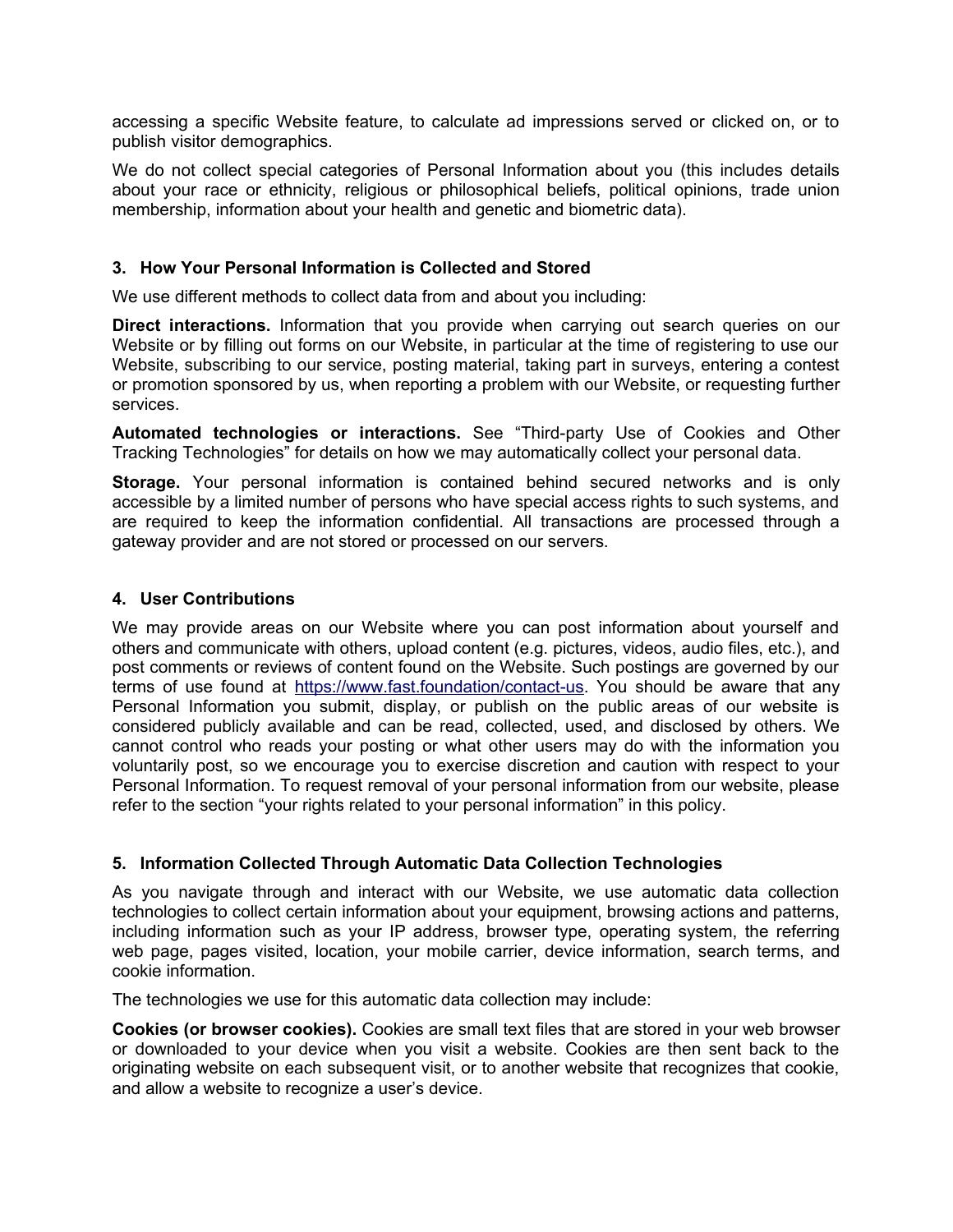# **6. Third-party Use of Cookies and Other Tracking Technologies**

Some content or applications, including advertisements, on the Website are served by third parties, including advertisers, ad networks and servers, content providers and application providers. These third parties may use cookies alone or in conjunction with web beacons or other tracking technologies to collect information about you when you use our Website. Unless expressly stated otherwise, our website does not provide any Personal Information to these third parties, however they may collect information, including Personal Information, such as internet protocol (IP) address, browser type and version, time zone setting and location, operating system and platform and other technology on the devices you use to access the Website. They may use this information to provide you with interest-based advertising or other targeted content.

We do not control these third parties' tracking technologies or how they may be used. If you have any questions about an advertisement or other targeted content, you should contact the responsible provider directly. For information about how you can opt out of receiving targeted advertising from many providers, see "Choices About How We Collect, Use and Disclose Your Personal Information".

# **7. Legal Basis for Processing Personal Data**

We will only process your personal data when the applicable local law allows us to. Most commonly, we will process your personal data in the following circumstances:

- For the purposes of providing the services, customer management and functionality and security as is necessary to perform the services provided to you under our terms and conditions and any other contract that you have with us.
- Where it is necessary for our legitimate interests (or those of a third party) and your interests and fundamental rights do not override those interests.
- Where we need to comply with a legal or regulatory obligation.
- Where you declare your valid consent to process it.

Note that we may process your personal data for more than one lawful ground depending on the specific purpose for which we are using your data.

# **8. Purposes for Which We Process Your Personal Information**

In general, we process information that we collect about you or that you provide to us, including Personal Information and Sensitive Personal Information, for the following purposes:

• Provision of services (Registered Members Only): to present our Website and its contents to you, including any interactive features on our Website, and to provide you with information, products or services that you request from us; we also collect and use Personal Information to verify your eligibility and deliver prizes in connection with contests and sweepstakes;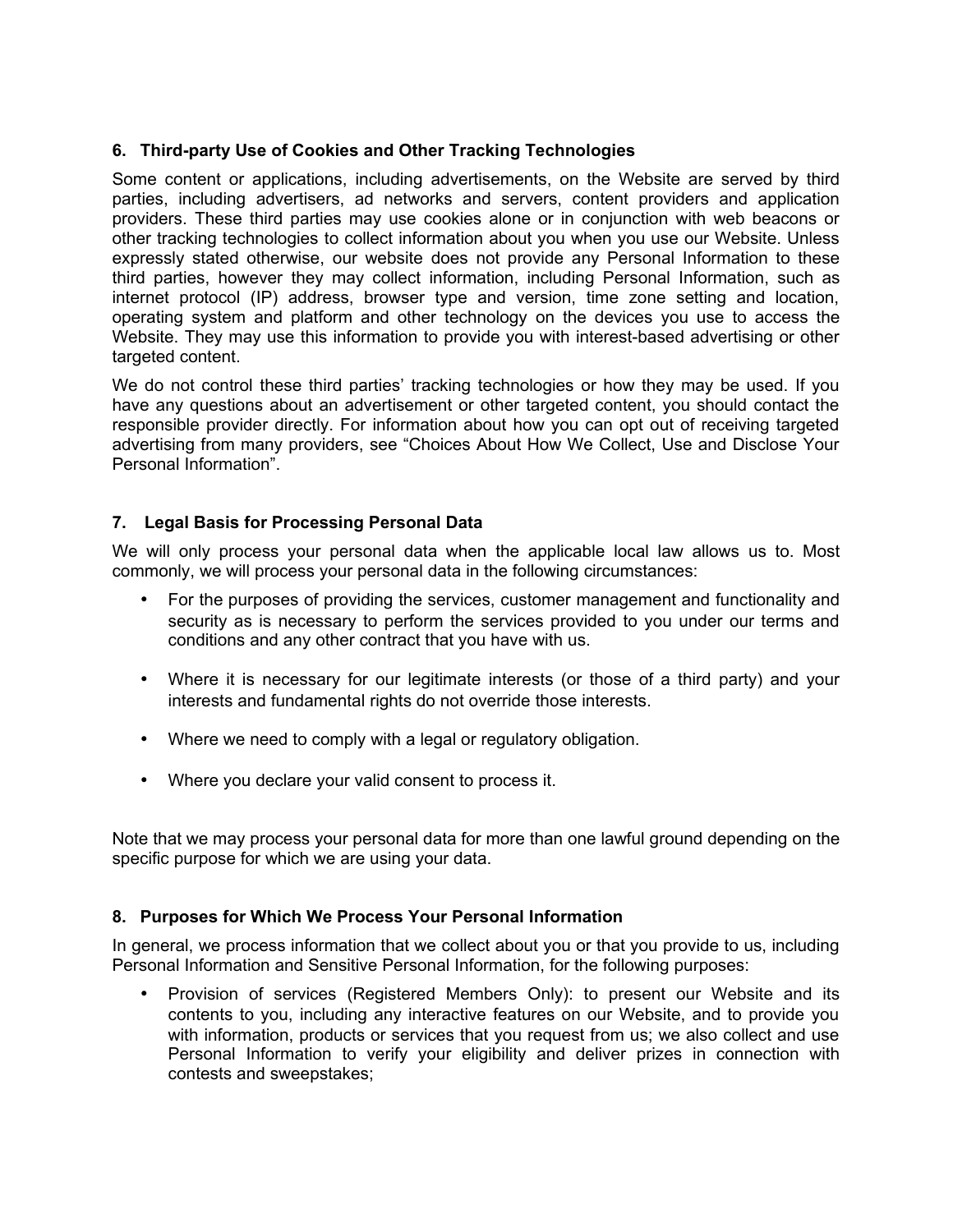- Customer management (Registered Members Only): to manage a registered user's account, to provide customer support and notices to the registered user about his account or subscription, including expiration and renewal notices, and notices about changes to our Website or any products or services we offer or provide through it;
- Customization of content (Registered Members Only): to perform research and analysis about your use of, or interest in, our Website content, products, or services, in order to develop and display content and advertising tailored to your interests on our Website and other sites;
- Analytics: to determine whether users of the Website are unique, or whether the same user is using the Website on multiple occasions and to monitor aggregate metrics such as total number of visitors, pages viewed, demographic patterns;
- Functionality and security: to diagnose or fix technology problems and to detect, prevent, and respond to actual or potential fraud, illegal activities, or intellectual property infringement;
- Compliance: to enforce our terms and conditions and to comply with our legal obligations;
- In any other way we may describe when you provide the information or for any other purpose with your consent provided separately from this privacy policy.

# **9. Disclosure of Your Personal Information**

We do not disclose your Personal Information except in the following limited circumstances.

- We may disclose your Personal Information to members of our corporate group (i.e. entities that control, are controlled by, or are under common control with us) to the extent this is necessary for the purposes of provision of services, customer management, customization of content, advertising, analytics, verifications, functionality and security, and compliance.
- Service providers. To our authorized service providers that perform certain services on our behalf. These services may include fulfilling orders, processing credit card payments, risk and fraud detection and mitigation, providing customer service, performing business and sales analysis, customization of content, analytics, security, supporting our Website functionality, surveys and other features offered through our Website. These service providers may have access to Personal Information needed to perform their functions but are not permitted to process such information for any other purposes.
- Legal successors. To a buyer or other successor in the event of a merger, divestiture, restructuring, reorganization, dissolution or other sale or transfer of some or all of our assets, whether as a going concern or as part of bankruptcy, liquidation or similar proceeding, in which personal information held by us about our Website users is among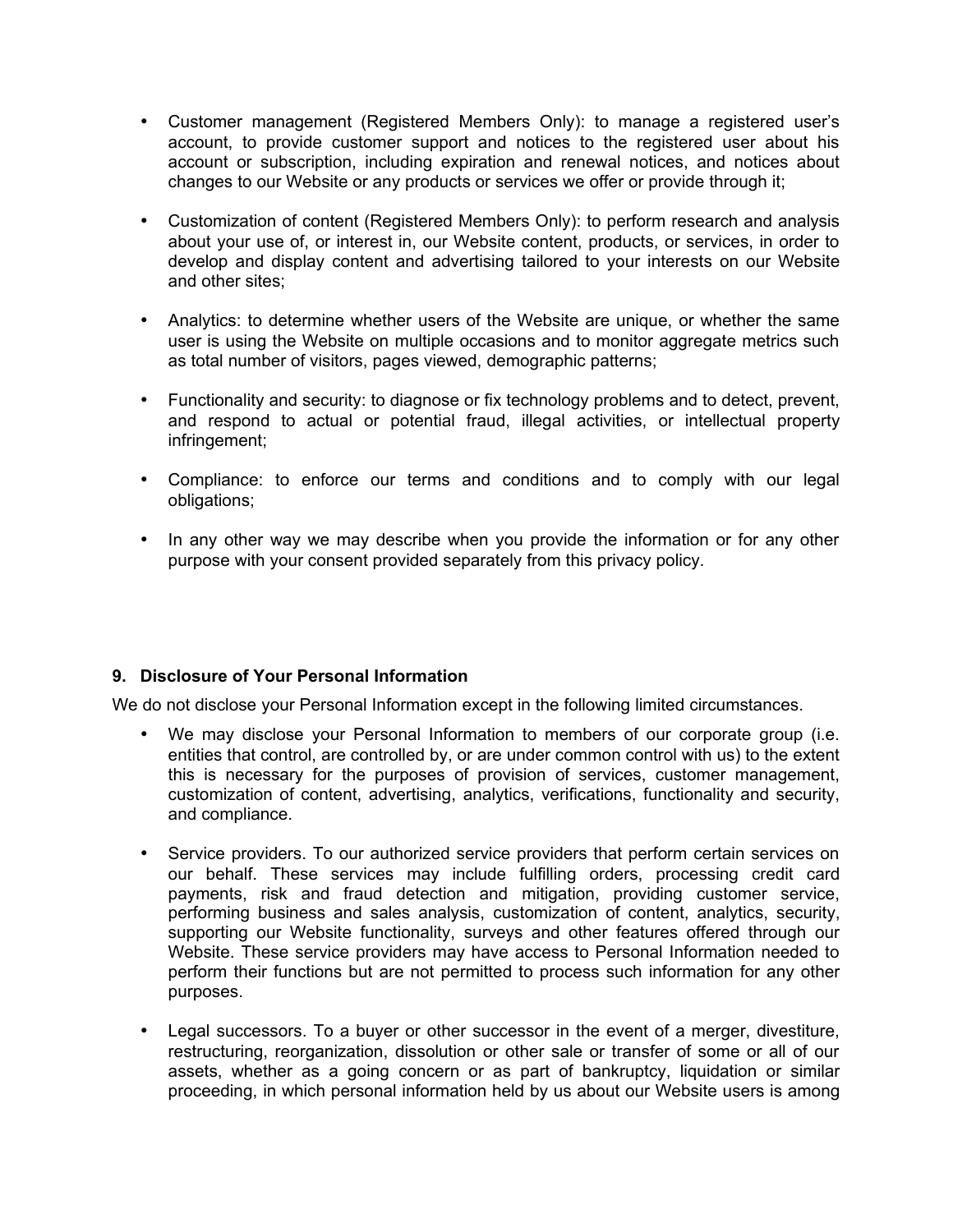the assets transferred. Should such a sale or transfer occur, we will use reasonable efforts to try to ensure that the entity to which we transfer your personal information uses it in a manner that is consistent with this privacy policy.

We access, preserve and share your Personal Information with regulators, law enforcement or others where we reasonably believe such disclosure is needed to (a) satisfy any applicable law, regulation, legal process, or governmental request, (b) enforce applicable terms of use, including investigation of potential violations thereof, (c) detect, prevent, or otherwise address illegal or suspected illegal activities, security or technical issues, (d) protect against harm to the rights, property or safety of our company, our users, our employees, or others; or (e) to maintain and protect the security and integrity of our Website or infrastructure. In such cases, we may raise or waive any legal objection or right available to us, in our sole discretion.

We may disclose aggregated information about our users, and information that does not identify any individual, without restriction. We also may share aggregated information with third parties for conducting a general business analysis. This information does not contain any Personal Information and may be used to develop content and services that we hope you and other users will find of interest.

# **10. Financial Information**

Financial information (including Personal Information) that you have provided to us will only be shared with our third party processors in order to initiate and complete any orders placed on your account. All credit card transactions and such are processed with industry standard encryption through third party processors who only process your financial information and Personal Information for that purpose. All financial data and related Personal Information will not be shared by us with third parties except with your authorization or when necessary to carry out all and any transactions requested by you with the understanding that such transactions may be subject to the rules, terms, conditions and policies of a third party. All such information provided to a third party is subject to their terms and conditions.

# **11. Transfers of Your Personal Information to Other Countries**

In the course of sharing information whenever we transfer Personal Information to European Economic Area, countries outside of the European Economic Area and other countries with adequate level of protection, we will ensure that the information is transferred in accordance with this privacy policy and as permitted by the applicable laws on data protection.

By using the Website, you consent to the transfer of information that we collect about you, including Personal Information, to any country in which we, members of our corporate group (i.e. entities that control, are controlled by, or are under common control with us) or our service providers are located.

# **12. Retention of Personal Information**

We will only retain your Personal Data for as long as necessary to fulfill the purposes we collected it for, including for the purposes of satisfying any legal, accounting, or reporting requirements.

To determine the appropriate retention period for personal data, we consider the amount, nature, and sensitivity of the personal data, the potential risk of harm from unauthorized use or disclosure of your personal data, the purposes for which we process your personal data and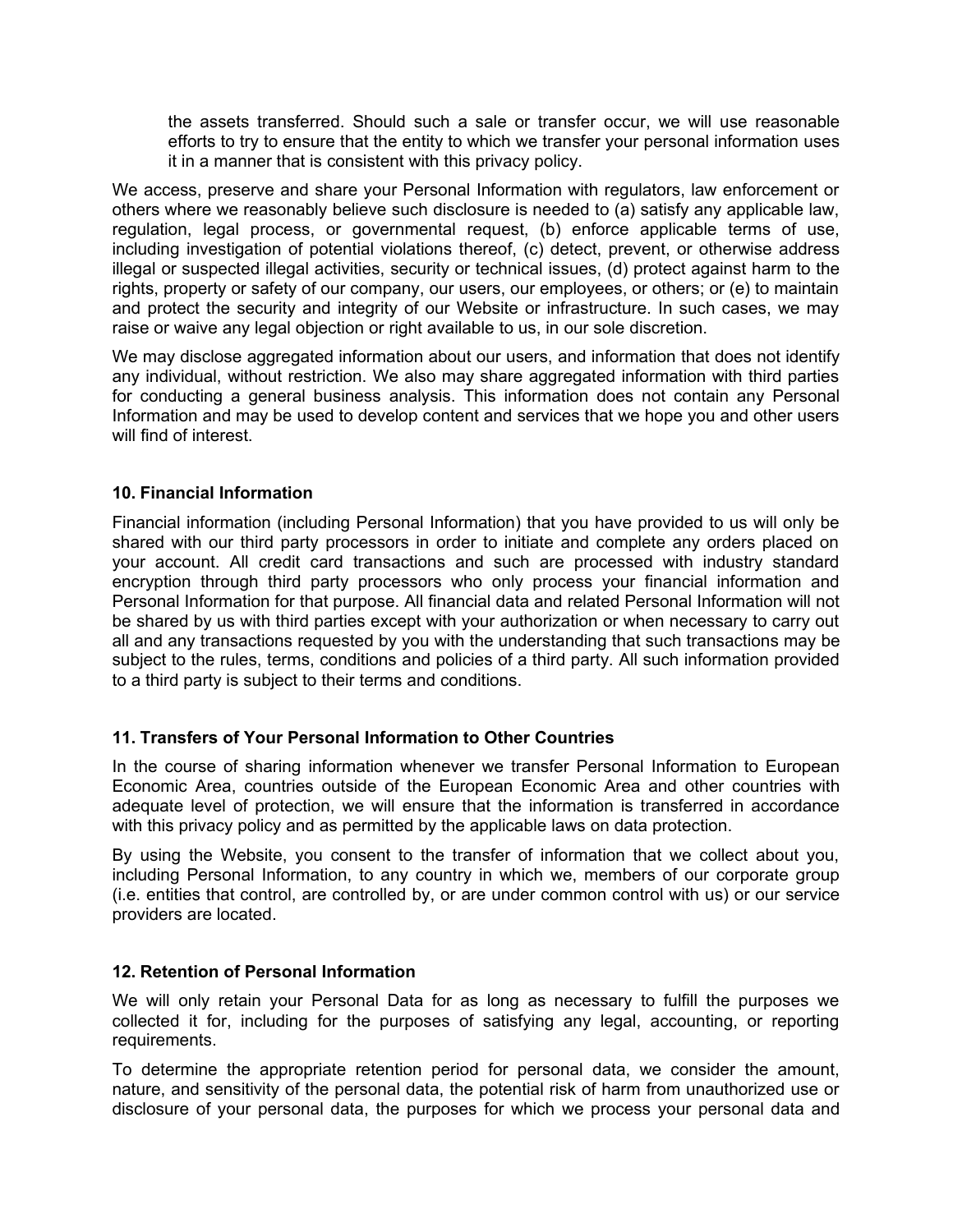whether we can achieve those purposes through other means, and the applicable legal requirements.

Where we no longer need to process your Personal Data for the purposes set out in this Privacy Policy, we will delete your Personal Data from our systems.

Where permissible, we will also delete your Personal Data upon your request. Information on how to make a deletion request can be found under "Your Rights Related to Your Personal Information".

If you have questions about our data retention practices, please send us an e-mail at info@fast.foundation

The period for which we keep your Personal Information that is necessary for compliance and legal enforcement purposes varies and depend on the nature of our legal obligations and claims in the individual case.

#### **13. How We Protect the Security of Your Personal Information**

We take appropriate security measures (including physical, electronic and procedural measures) to safeguard your Personal Information from unauthorized access and disclosure. For example, only authorized employees are permitted to access Personal Information, and they may do so only for permitted business functions. In addition, we use encryption in the transmission of your Personal Information between your system and ours, and we use firewalls to help prevent unauthorized persons from gaining access to your Personal Information. Please be advised, however, that we cannot fully eliminate security risks associated with the storage and transmission of Personal Data.

You are responsible for maintaining the secrecy of your unique password and account information at all times. We are not responsible for circumventions of any privacy settings or security measures contained on the Website.

#### **14. Choices About How We Collect, Use and Disclose Your Personal Information**

We strive to provide you with choices regarding the Personal Information you provide us.

You can choose not to provide us with certain Personal Information, but that may result in you being unable to use certain features on our Website because such information may be required in order for you to register as a member; purchase products or services; participate in a contest, promotion, survey, or sweepstakes; ask a question; or initiate other transactions on our Website.

You can set your browser to refuse all or some browser cookies, or to alert you when cookies are being sent. If you disable or refuse cookies, please note that some parts of the Website may become inaccessible or not function properly.

You may opt out of the DoubleClick cookie or of Google Analytics by visiting the Google advertising opt-out page or by downloading and installing the browser plug-in available at Google Analytics opt-out page.

When you register on our Website, if you no longer want to receive commercial or promotional emails or newsletters from us, you will need to avail yourself of the unsubscribe mechanism set out in the applicable communication. It may take up to seven days for us to process an opt-out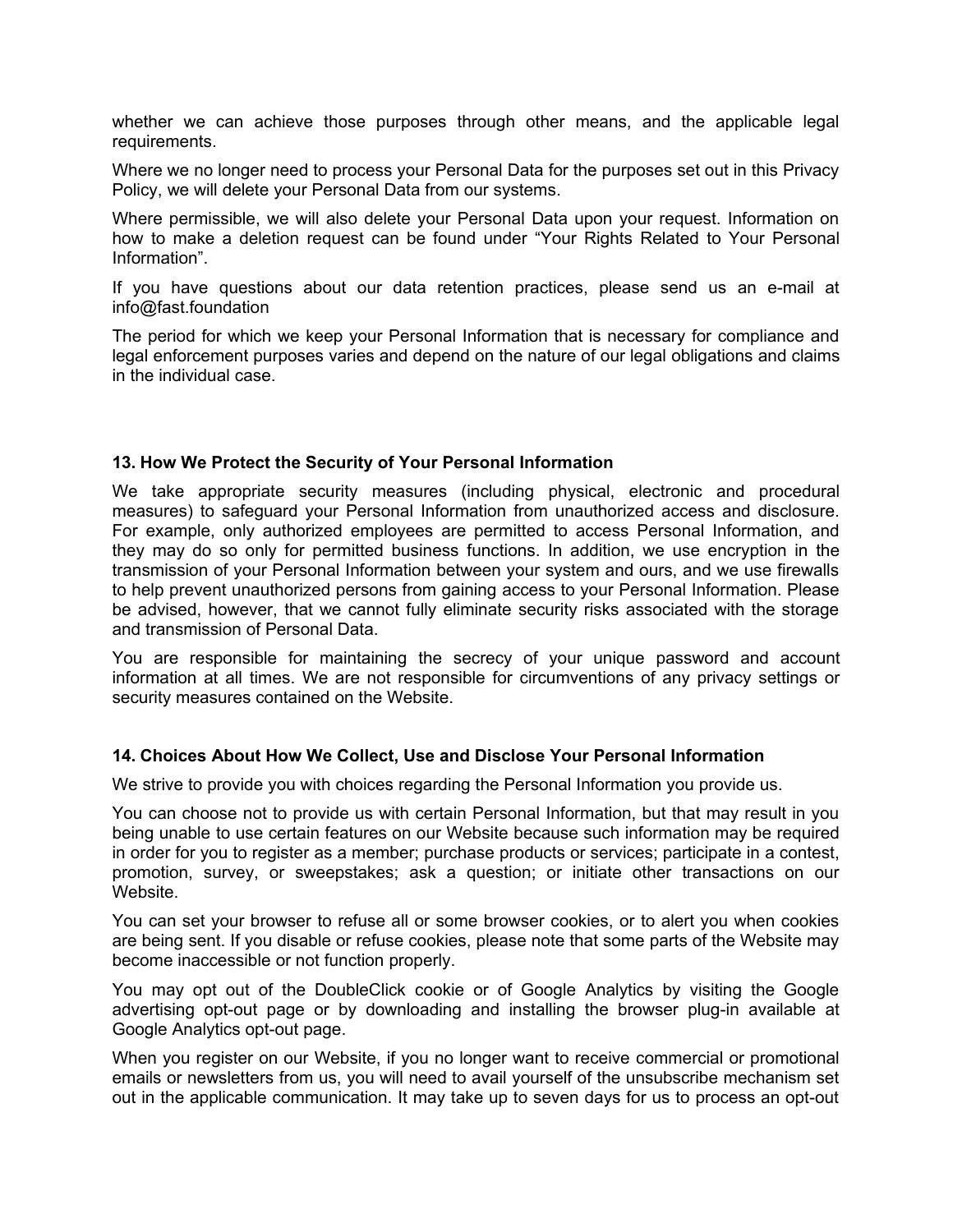request. We may send you other types of transactional and relationship e-mail communications, such as service announcements, administrative notices, and surveys, without offering you the opportunity to opt out of receiving them. Please note that opting out of receiving promotional email communications will only affect future activities or communications from us. If we have already provided your information to a third party before you have changed your preferences or updated your information, you may have to change your preferences directly with that third party.

If you submit Personal Information, you may delete and deactivate your account with us at any time. If you deactivate and delete the information of your account, your Personal Information and any and all other account related information including, but not limited to, user profile data, sharing data and any other data, or content specifically associated with your account will no longer be accessible by you. After deleting and deactivating your account, if you choose to have an account with us in the future, you will have to sign up for a new account as none of the information you previously provided or saved within your account will have been saved.

# **15. Your Rights Related to Your Personal Information**

Subject to local law, you have certain rights regarding the Personal Information we collect, use or disclose and that is related to you, including the right to:

- receive information on the Personal Information concerning we hold about you and how such Personal Information is processed (right to access)
- rectify inaccurate Personal Information concerning you (right to data rectification)
- delete/erase your Personal Information (right to erasure/deletion, "right to be forgotten")
- receive the Personal Information provided by you in a structured, commonly used and machine-readable format and to transmit those Personal Information to another data controller (right to data portability)
- object to the processing of your Personal Information where such use is based on our legitimate interests or on public interests (right to object)
- restrict our processing of your Personal Information (right to restriction of processing) in some cases

If we ask for your consent to process your Personal Information, you can withdraw it at any time. Note that in case of withdrawal of your consent you may no longer be able to use several functionalities of our Website and our services.

You may, at any time, send us an e-mail at info@fast.foundation to exercise your above rights in accordance with the applicable legal requirements and limitations. If you are located in the European Economic Area, you have a right to lodge a complaint with your local data protection authority.

Note that some requests to delete certain Personal Information will require the deletion of your user account, as the provision of user accounts are inextricably linked to the use of certain Personal Information (e.g. your e-mail address). Also note that it is possible that we may require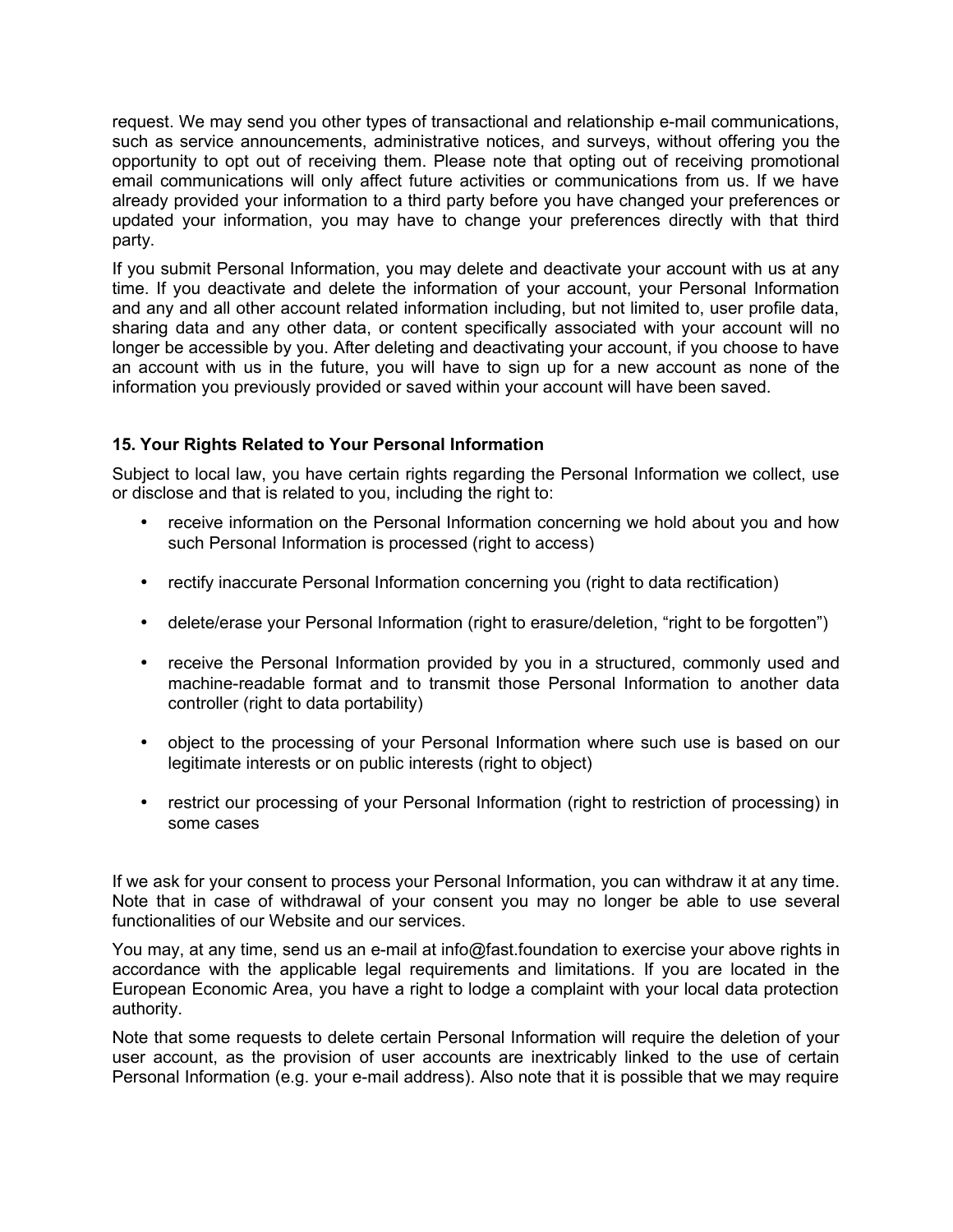additional information from you in order to verify your authorization to make the request and to honor your request.

#### **16. Changes to Our Privacy Policy**

We may modify or revise our privacy policy from time to time. Although we may attempt to notify you when major changes are made to this privacy policy, you are expected to periodically review the most up-to-date version found at info@fast.foundation in order to be aware of any changes, as they are binding on you.

If we change anything in our privacy policy, the date of change will appear in the "last modified date". You agree that you will periodically review this privacy policy and refresh the page when doing so. You agree to note the date of the last revision to our privacy policy. If the "last modified" date is unchanged from the last time you reviewed our privacy policy, then no revisions have been made. Contrarily, if the date has changed, then revisions have been made, and you agree to re-review our privacy policy, and you agree to the new changes. By continuing to use the Websites after the amended version of these Terms & Conditions has been made available, you thereby acknowledge, agree to and consent to the amendment(s).

#### **17. Enforcement; Cooperation**

We regularly review our compliance with this privacy policy. Please feel free to direct any questions or concerns regarding this privacy policy or our treatment of Personal Information by contacting us through this Website at info@fast.foundation. When we receive a formal written complaint, it is our policy to contact the complaining party regarding his or her concerns. We will cooperate with the appropriate regulatory authorities, including local data protection authorities, to resolve any complaints regarding the collection, use and disclosure of Personal Information that cannot be resolved by an individual and us.

#### **18. No Rights of Third Parties**

This privacy policy does not create rights enforceable by third parties or require disclosure of any Personal Information relating to users of the Website.

#### **19. No Error Free Performance**

We do not guarantee error-free performance under this privacy policy. We will use reasonable efforts to comply with this privacy policy and will take prompt corrective action when we learn of any failure to comply with our privacy policy. We shall not be liable for any incidental, consequential or punitive damages relating to this privacy policy.

#### **20. Contact Information**

If you have any questions about this privacy policy or our information-handling practices, please contact us at info@fast.foundation.

You may also contact us at Hakob Hakobyan 3, 0033 Yerevan, Armenia, phone: +374 60 740 044.

# **21. Governing Law and Jurisdiction**